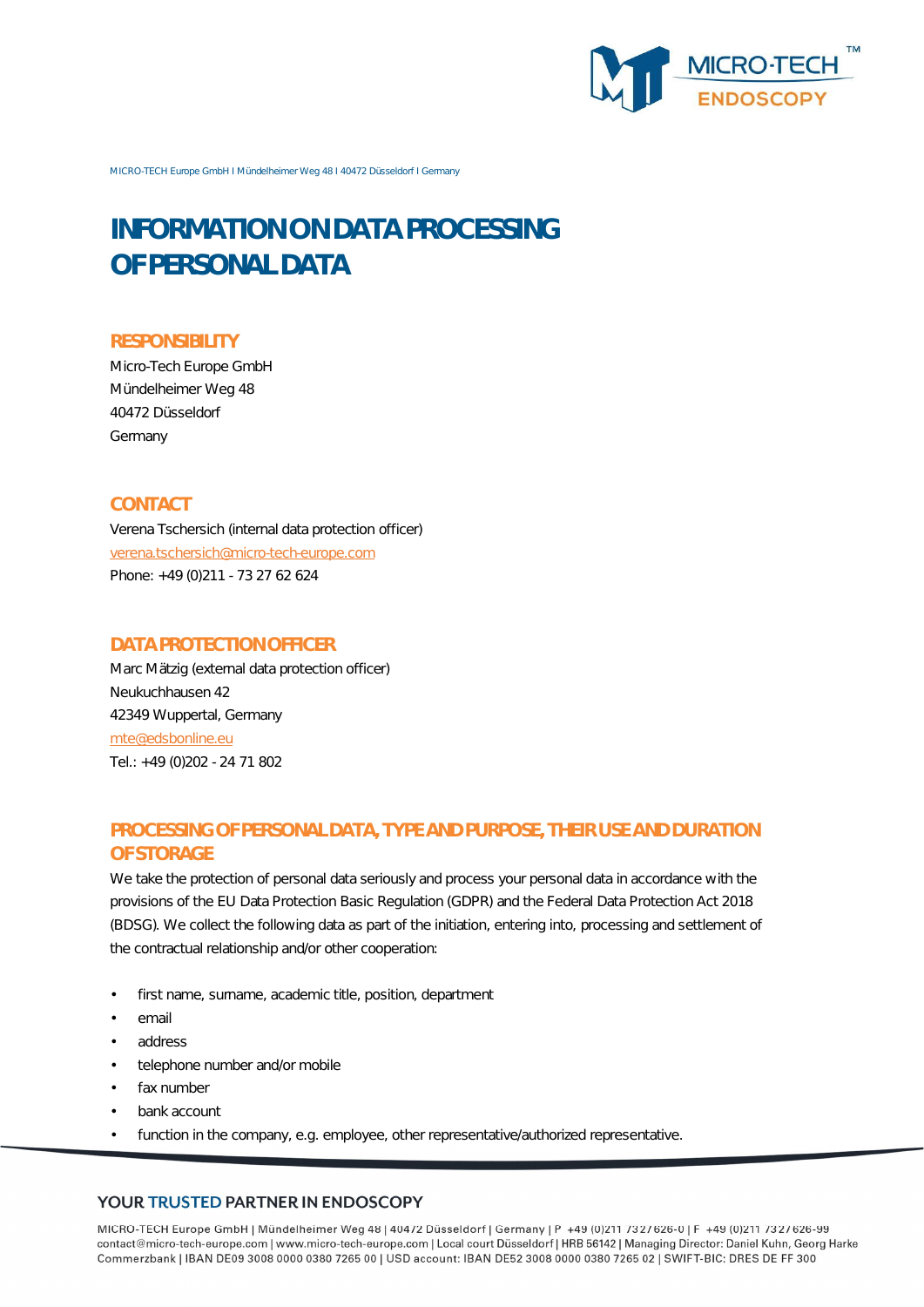

# **THIS DATA IS COLLECTED FOR THE FOLLOWING PURPOSES:**

- your identification
- execution of our contractual relationship
- correspondence and communication with you
- **invoicing**
- credit assessment
- processing of any existing claims and assertion of any claims against you or the customer or supplier.

In addition, we process - to the extent necessary within the framework of the contractual relationship and/or other cooperation - personal data which we obtain from publicly accessible sources (e.g. public registers, press, Internet) or which are transmitted by other third parties (e.g. a credit agency).

The data processing is carried out on your request or our request and is according to Art.6 paragraph1 sentence 1 lit.b GDPR for the mentioned purposes for precontractual measures, the appropriate execution of the contractual relationship, for the mutual fulfilment of obligations from the contractual relationship and the termination of the contractual relationship necessary.

In addition, we process personal data for the fulfilment of legal obligations (e.g. commercial and tax retention obligations) pursuant to Art. 6 paragraph 1 sentence 1 lit.c GDPR. The personal data collected by us for the order will be stored until the end of the statutory storage obligation (6 years after the end of the calendar year in which the contractual relationship was terminated) and deleted thereafter, unless we are obliged to store the data for a longer period in accordance with Art. 6 paragraph 1 sentence 1 lit.c GDPR due to tax and commercial law storage and documentation obligations (e.g. from HGB, StGB, AO) or you have consented to storage beyond this in accordance with Art. 6 paragraph 1 sentence 1 lit.a GDPR.

## **DISCLOSURE OF DATA TO THIRD PARTIES**

Within Micro-Tech Europe GmbH, those parties who need personal data to fulfil our contractual and legal obligations are granted access.

Insofar as this is necessary for the initiation, entering into, processing and settlement of contractual relationships and/or for other cooperation pursuant to Art. 6 Paragraph 1 S.1 lit.b GDPR, your personal data will be passed on to third parties. Subcontractors, cooperation partners and their representatives, attorneys and tax consultants, courts and other public authorities as well as translators for the purpose of correspondence and the assertion of claims and/or rights and/or for the defence of rights as well as to IT service providers whom we use in the context of order processing. The data disclosed may only be used by the third party for the purposes stated. Your personal data will not be transferred to third parties for purposes other than those listed above.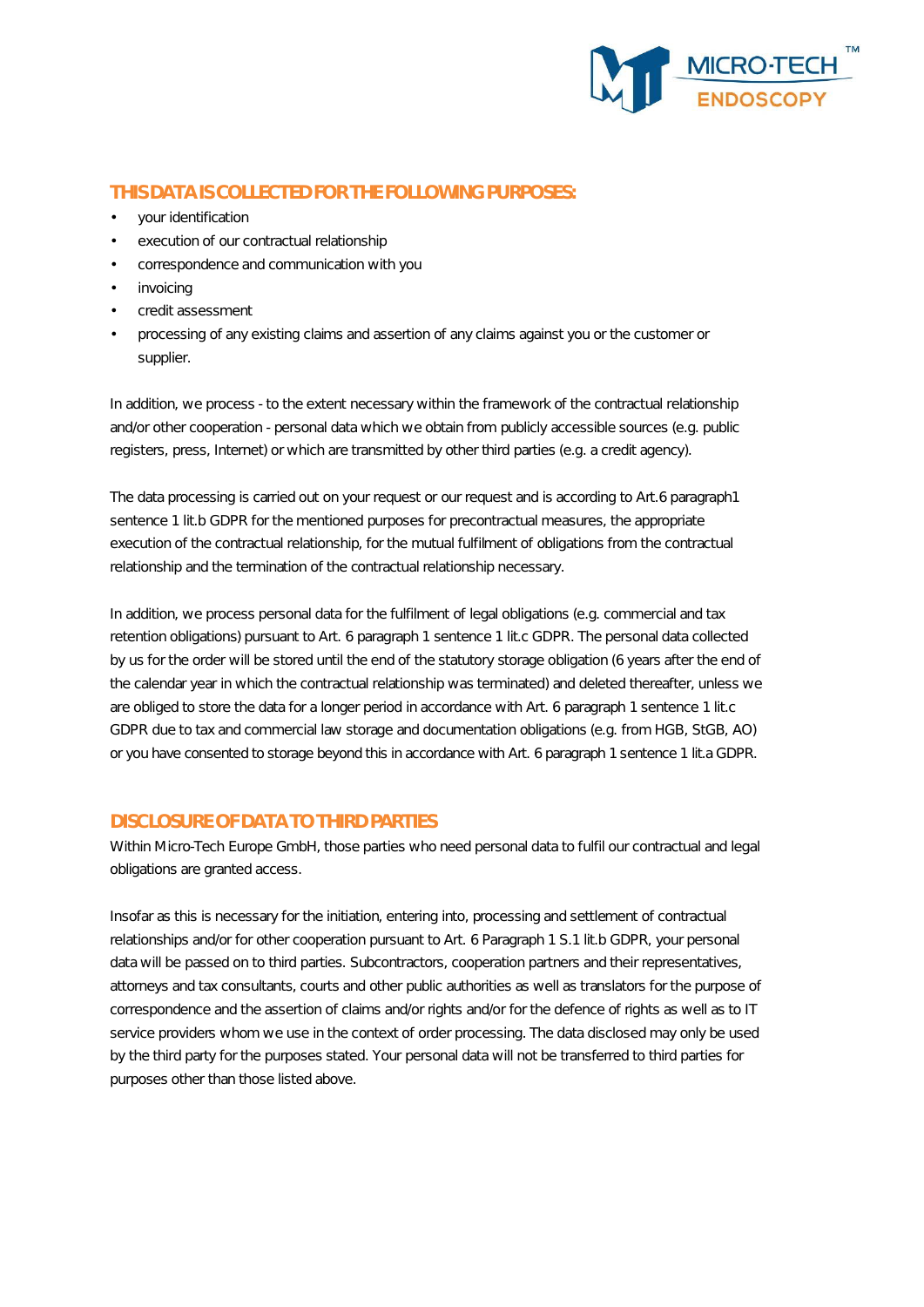

## **TRANSFER OF DATA TO A THIRD COUNTRY**

We do not transfer any personal data to a third country. Exception: In the case of drop shipments, personal data is transferred to our parent company, Micro-Tech (Nanjing) Co., Ltd (China), for the purpose of fulfilling the contract.

# **PROVISION OF THE WEBSITE**

#### Data (categories)

- IP addresses of visitors (pseudonymized)
- session cookie

There is no storage of personal data.

#### Recipient

Providers

#### Storage period/deletion periods

A session cookie is harmless under data protection law and is deleted when the browser is closed. Protocol or log files are deleted after a reasonable period of time.

- Admissibility: Within the scope of balancing interests (Article 6 paragraph 1f GDPR)
- Purposes of data processing: Company presentation, external representation/contact prospective customers

#### Rights concerned

You have the following rights:

- In accordance with Art.7 paragraph3 GDPR to revoke your consent once given to us at any time. This also applies to the revocation of declarations of consent given to us before the GDPR came into force, i.e. before 25th May, 2018. The revocation of this consent means that we may no longer continue the data processing based on this consent in the future.
- To request information about your personal data processed by us in accordance with Art. 15 GDPR. In particular, you may request information on the processing purposes, the category of personal data, the categories of recipients to whom your data has been or will be disclosed, the planned storage period, the existence of a right to rectification, deletion, restriction of processing or objection, the existence of a right of complaint, the origin of your data if it has not been collected from us.
- In accordance with Art.16 GDPR, to immediately request the correction of incorrect personal data or the completion of your personal data stored by us
- To request the deletion of your personal data stored by us in accordance with Art. 17 GDPR, unless the processing is necessary for the exercise of the right to freedom of expression and information, to fulfil a legal obligation, for reasons of public interest or for the assertion, exercise or defence of rights and/or claims is required.